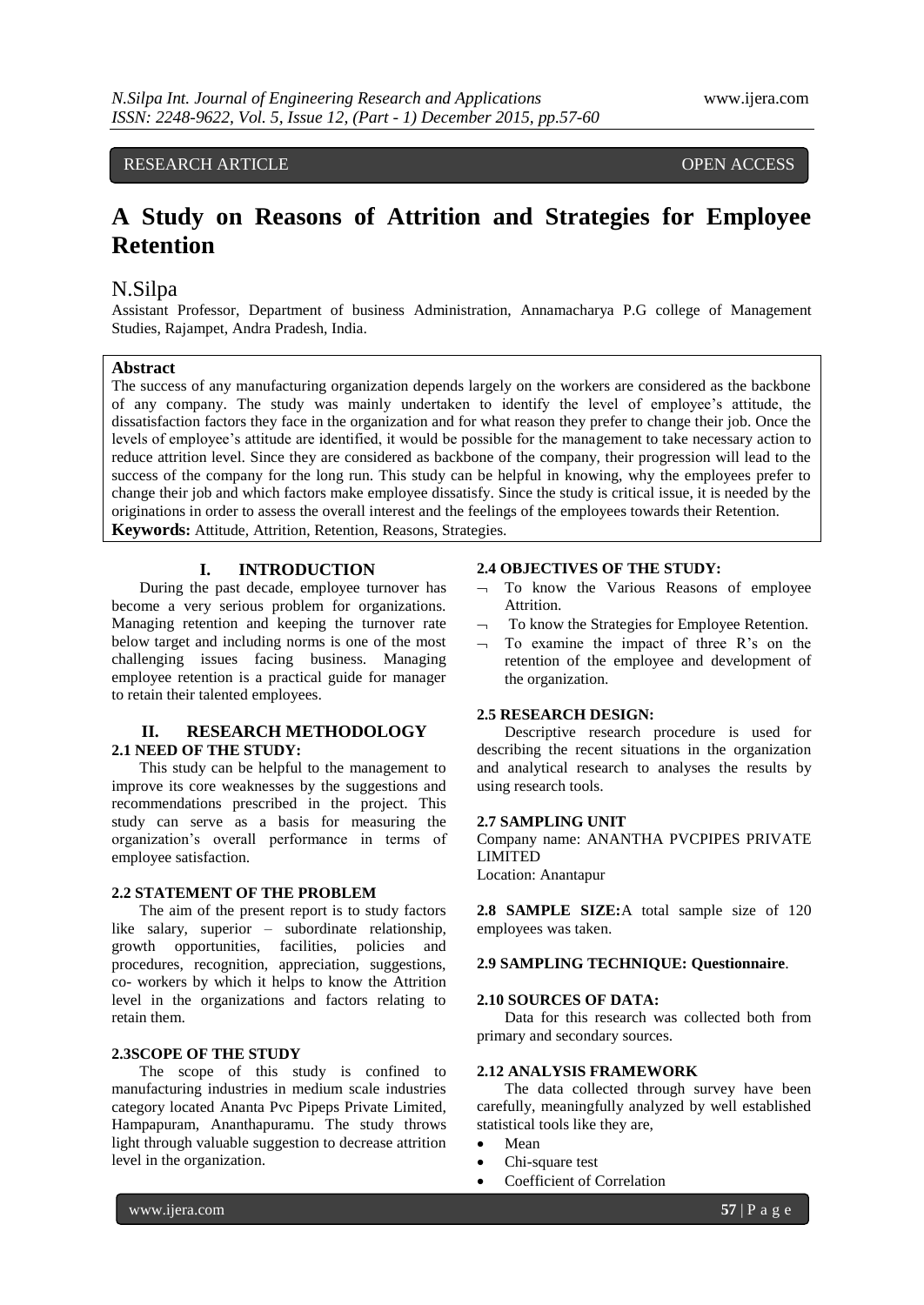# **2.13 LIMITATIONS OF THE STUDY:**

- $\lnot$  The period of the study having been very short.
- $\lnot$  The interest of the employees towards the study lead to some limitations and this might have resulted in respondent bias.
- $\lnot$  As the employees were busy, deep analysis and assessment was not possible before filling the questionnaire.
- $\neg$  The managers did not reveal the entire information due to confidentiality and study was made with the data collected.

| S. no | <b>Statements</b>                            | <b>Mean</b> | <b>Ratings</b> |
|-------|----------------------------------------------|-------------|----------------|
|       | Lack of opportunity for advancement.         | 3.99        |                |
| 2     | The job did notmeet employee expectations.   | 3.93        |                |
|       | Lack of support from supervisors.            | 3.83        |                |
|       | Discourage the employees.                    | 3.79        |                |
|       | Lack of opportunity for advancement.         | 3.73        |                |
| 6     | Insufficient skills of employees.            | 3.69        | h              |
|       | Unpleasant working environment.              | 3.67        |                |
| 8     | Lack of training facilities.                 | 3.58        | 8              |
| 9     | Supervisor rude behavior towards employees.  | 3.41        | 9              |
| 10    | Work life imbalance.                         | 3.42        | 10             |
| 11    | Lack of employee ability in decision making. | 3.39        |                |

**3.1: The below table which shows Attrition reasons and Ratings of Mean Values.**

**INTERPRETATION:** The above table 3.1 which shows Attrition Reasons and Ratings of mean values. Lack of opportunity for advancement is major reason for employee attrition, so it gets rank 1.The job did not satisfy employee expectations, Lack of support from supervisors, Discourage the employees, Lack of opportunity for advancement, Insufficient skills of employees, Unpleasant working environment, Lack of training facilities, Supervisor rude behavior towards employees, Work life imbalance and Lack of employee ability in decision making is last reason for employee attrition according to mean value which is shown in the table so it gets 11 rank.

**3.2: Chi-square values of the Statements and employee opinions:**

| S.no | <b>H</b> .Statements                                  | <b>P</b> Value       | <b>Opinions</b> |
|------|-------------------------------------------------------|----------------------|-----------------|
|      | Unpleasant working environment is not reason.         | $35.539^{\rm a}$     | Accepted        |
|      | Lack of opportunities for advancement is not reason.  | $14.636^{\circ}$     | Rejected        |
|      | Inadequate employee compensation is not reason.       | $6.610^{a}$          | Rejected        |
|      | Job did not meet employee expectation is not reason.  | $9.104^{\rm a}$      | Rejected        |
|      | Lack of training facilities is not reason.            | $5.552^{\rm a}$      | Rejected        |
|      | Does not give a chance to express employee ideas.     | $3.690^{\rm a}$      | Rejected        |
|      | Does not recognize the talented employees.            | $7.628$ <sup>a</sup> | Rejected        |
|      | Does not provide flexible working hours to employees. | $9.900^a$            | Rejected        |

**INTERPRETATION:** The above table 3.2 which shows employee opinions towards the statements. Employees are accepted Unpleasant working environment is not reason for employee attrition, so the p value is greater than the table. Employee are rejected the statements like Lack of opportunities for advancement, inadequate employee compensation,

Job did not meet employee expectation, Lack of training facilities, lack of chance to express employee ideas, lack of recognize the talented employees and lack of flexible working hours to employees are not reasons for employee attrition, so the p value is the less than the table.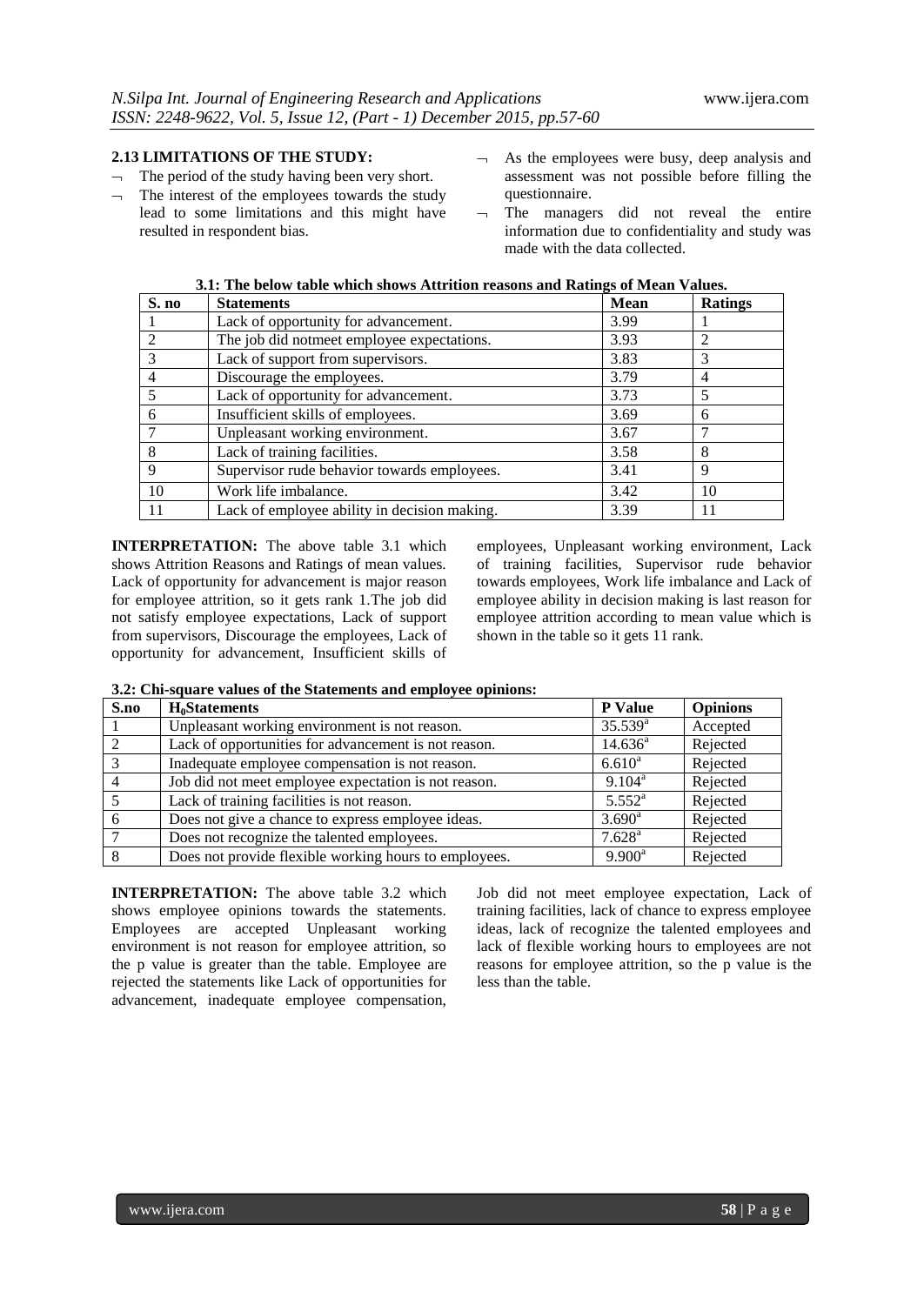| 3.3: The following table which shows the Impact of 3R's to employee and development of the |  |  |  |  |  |
|--------------------------------------------------------------------------------------------|--|--|--|--|--|
| organization:                                                                              |  |  |  |  |  |
| <b>Correlations</b>                                                                        |  |  |  |  |  |

|                                                             |                     | RespectImpacton<br>employeeand<br>development<br>oforganization | RewardImpacto<br>nemployeeandd<br>evelopment<br>oforganization | RecognitionImp<br>acton employee<br>anddevelopmen<br>t of organization |
|-------------------------------------------------------------|---------------------|-----------------------------------------------------------------|----------------------------------------------------------------|------------------------------------------------------------------------|
|                                                             | Pearson Correlation |                                                                 | .010                                                           | .090                                                                   |
| RespectImpactonemployeeanddev<br>elopmentoforganization     | $Sig. (2-tailed)$   |                                                                 | .912                                                           | .330                                                                   |
|                                                             | N                   | 120                                                             | 120                                                            | 120                                                                    |
| RewardImpactonemployeeanddev                                | Pearson Correlation | .010                                                            |                                                                | .029                                                                   |
| elopmentoforganization                                      | $Sig. (2-tailed)$   | .912                                                            |                                                                | .753                                                                   |
|                                                             | N                   | 120                                                             | 120                                                            | 120                                                                    |
|                                                             | Pearson Correlation | .090                                                            | .029                                                           |                                                                        |
| RecognitionImpactonemployeean<br>ddevelopmentoforganization | $Sig. (2-tailed)$   | .330                                                            | .753                                                           |                                                                        |
|                                                             | N                   | 120                                                             | 120                                                            | 120                                                                    |

**INTERPRETATION:** The above table3.3 which shows the Impact of 3R's to employee and development of the organization. There is a positive correlation between Respect, Reward and Recognition to Development of employee and organization.

# **III. RESULTS**

- $\neg$  The retention strategies followed by the organization try to update and modified, then only the skilled employee will retain for a long time in the organization.
- $\neg$  The management should concentrate on job rotation in order to reduce boredom in doing the same work.
- $\lnot$  The management should improve the role of HR manager in retaining the employees.
- The management has to improve the recreational facilities provided to the employees.

### **IV. SUGGESTIONS**

- The company should implement better retention strategies for enhance the productivity in the organization. Retention Strategies should be revised based on the productivity.
- $\lnot$  The rewards can be extended in order to motivate the employees.
- $\neg$  The company should provide opportunities for career and personal growth through training and education, challenging assignments and more.
- $\lnot$  Training facilities is not adequate it should be improved.
- The company should give a chance to employees for participating in decision making.

### **V. CONCLUSION**

Retention is the process of developing and implement practices that reward and support employees. It ensures better customer satisfaction

increased product sales, effective succession planning and deeply embedded organizational knowledge and learning. Most of the employees are facing the problem regarding to the accommodation and transportation facilities. The organization should increase these facilities so as to provide better facilities based on the availability and also give some additional monetary benefits to its employees to motivate them towards work and to achieve the targeted goals of the organization within a short span of time.

### **REFERENCES**

- [1.] DR.R.AKILA(2012) "A study on employee retention among executives at
- [2.] bgrenergy systems ltd, chennai, International Journal of Marketing, Financial Services & Management Research, Vol.1 Issue 9, September 2012, ISSN 2277 3622,p.no18- 32.
- [3.] Dr.Msafdar Rehman (2012) ". Employee turnover and retention strategies: an<br>empirical study of public sector empirical study of public sector organizations",Global Journals Inc. (USA),Volume 12 Issue 1 Version 1.0 January 20 12 .
- [4.] Dr. K. Aparna Rao(2011) " Employee retention-a real time challenges in global work environment" journal of research in commerce & management,volume no.1, issue no.11 ISSN 2277-1166,P.No: 125-131.
- [5.] Jane Muceke Ng'ethe, Dr. Mike E. Iravo, Prof. G.S. Namusonge(2012) "Determinants of academic staff retention in public universities in Kenya", International Journal of Humanities and Social Science Vol. 2 No. 13; July 2012,p.no205-212.
- [6.] Minu Zachariah, Dr. Roopa T.N,(2012) "Employee retention factors influencing it professionals of Indian IT companies and